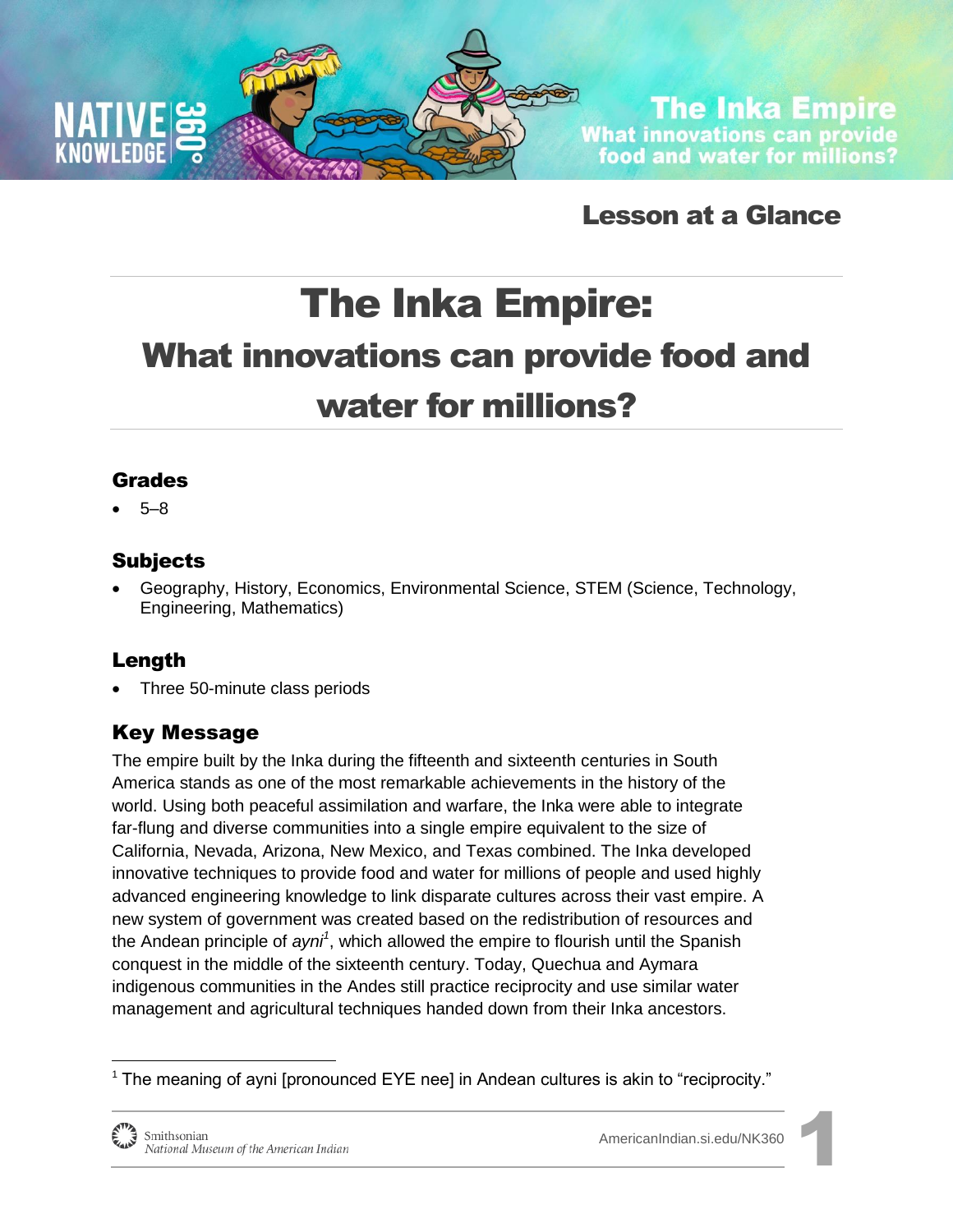

### Student Outcomes

#### Students will know that:

- Tawantinsuyu [pronounced tah wahn teen SOO yoo] is the name for the Inka Empire; it means "the four parts together" in the Quechua language.
- Ayni, or reciprocity, informed how the Inka organized and governed their empire.
- Terracing minimizes land erosion and flooding as well as increases the space available for cultivation.
- Irrigation is a method of supplying water to land or crops to help plants grow.
- Colca [pronounced KHOL kah] is a food preservation and storage system.
- Building on thousands of years of domestication of native plants in the Andes, the Inka improved the quality and increased the variety of corn, quinoa, potato and other tubers.

**Students will understand** that to integrate and sustain millions of people, the Inka developed innovative water management and agricultural systems.

**Students will be able to** evaluate sources in order to construct an argument about how people can use innovations to address difficult problems and find solutions to challenging situations.

## A Note to Teachers: NMAI Education Approach

- This online lesson offers a new way to teach and think about the Inka Empire. Exploring a variety of sources, students evaluate information and use evidence to answer the question, "What innovations can provide food and water for millions?" The lesson is structured yet flexible and respects an educator's own knowledge and expertise. As such, teacher materials offer suggestions rather than prescriptions for classroom implementation.
- Following a C3 inquiry design, the lesson begins with a compelling question to anchor students' investigations. Supporting questions develop the academic content necessary to engage students with the concept of innovation in the context of Inka water management and agricultural systems. Featured sources include maps, videos, video fly-outs in the Andes, interactives, images, animations, interviews, and Inka-period and contemporary Andean objects from the NMAI collection to generate student curiosity and build knowledge. Students craft conclusions about the significance of Inka innovations that allowed them to feed and provide water for millions.



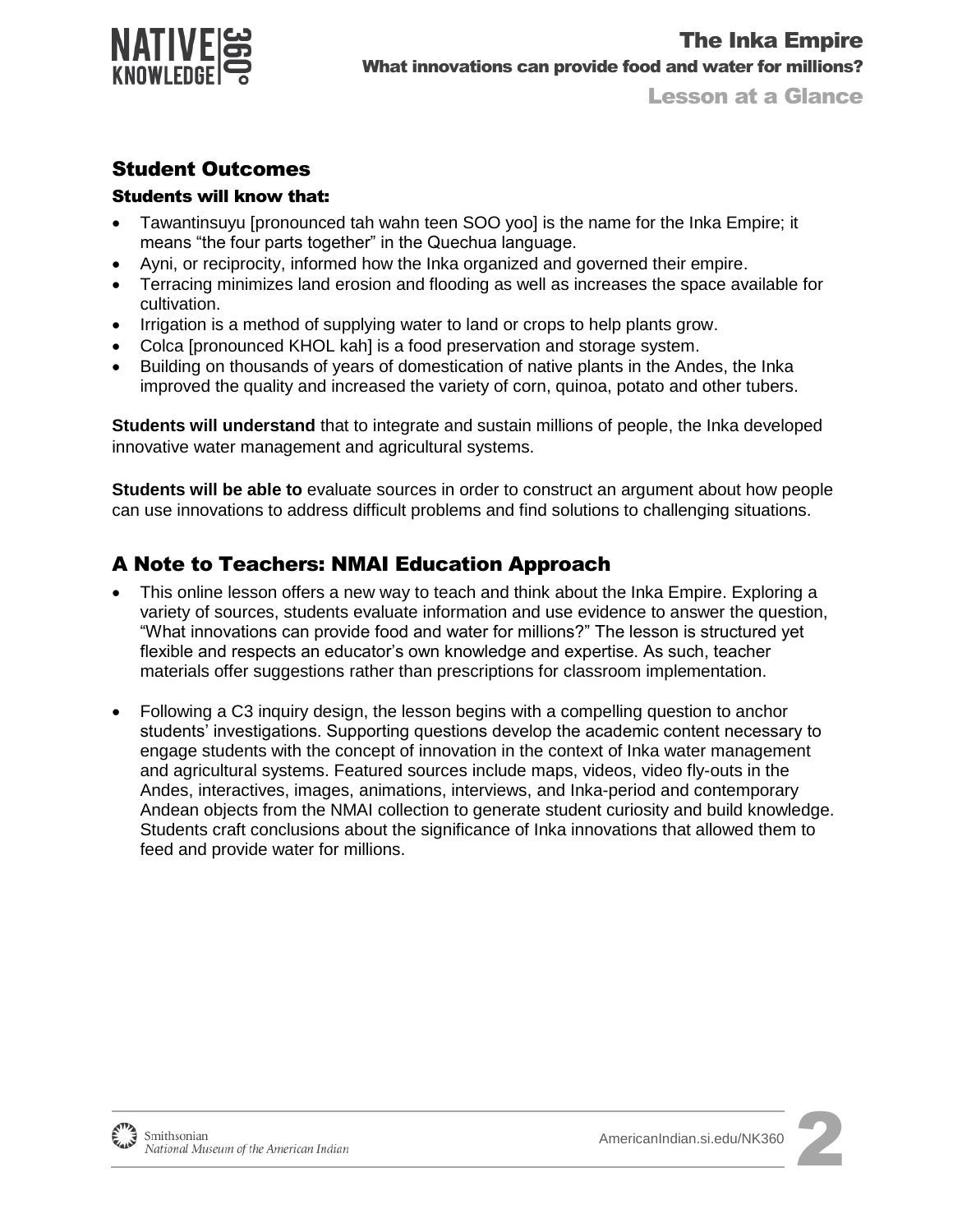

| <b>The Inka Empire:</b><br>What innovations can provide food and water for millions?                                                                                                                |                                                                                                                                                                                                                                                                                                                                                                                                                                                                                                                                                                               |                                                                                                                                                                                                             |  |
|-----------------------------------------------------------------------------------------------------------------------------------------------------------------------------------------------------|-------------------------------------------------------------------------------------------------------------------------------------------------------------------------------------------------------------------------------------------------------------------------------------------------------------------------------------------------------------------------------------------------------------------------------------------------------------------------------------------------------------------------------------------------------------------------------|-------------------------------------------------------------------------------------------------------------------------------------------------------------------------------------------------------------|--|
| <b>Staging the Question</b>                                                                                                                                                                         | Students begin their inquiry by watching an opening video<br>"Inka Innovative Engineers- Food and Water for<br><b>Millions."</b> This video animation features innovative practices<br>used by the Inka and sets the stage for learning about the Inka<br>Empire, water management, and agriculture from the<br>perspective of two middle school students.<br>Students can delve more deeply into the significance of the<br>word "innovation" with an activity that explores the meaning of<br>the word through definitions, characteristics, examples, and<br>non-examples. |                                                                                                                                                                                                             |  |
|                                                                                                                                                                                                     |                                                                                                                                                                                                                                                                                                                                                                                                                                                                                                                                                                               |                                                                                                                                                                                                             |  |
| <b>Supporting Question 1</b>                                                                                                                                                                        | <b>Supporting Question 2</b>                                                                                                                                                                                                                                                                                                                                                                                                                                                                                                                                                  | <b>Supporting Question 3</b>                                                                                                                                                                                |  |
| Who were the Inka?                                                                                                                                                                                  | How did the Inka apply<br>innovation to water<br>management?                                                                                                                                                                                                                                                                                                                                                                                                                                                                                                                  | How did the Inka apply<br>innovation to agriculture?                                                                                                                                                        |  |
| <b>Formative</b>                                                                                                                                                                                    | <b>Formative</b>                                                                                                                                                                                                                                                                                                                                                                                                                                                                                                                                                              | <b>Formative</b>                                                                                                                                                                                            |  |
| <b>Performance Task</b>                                                                                                                                                                             | <b>Performance Task</b>                                                                                                                                                                                                                                                                                                                                                                                                                                                                                                                                                       | <b>Performance Task</b>                                                                                                                                                                                     |  |
| Students engage in a thematic<br>source exploration of the<br>geography, ways of living, and<br>history of the Inka Empire.                                                                         | Students use the featured<br>sources to complete a graphic<br>organizer explaining how Inka<br>innovations prevented erosion<br>and managed the power of<br>water for drinking and<br>irrigation. Students use an<br>interactive to construct an<br>Inka terrace.                                                                                                                                                                                                                                                                                                             | Students complete a chart<br>identifying challenges that the<br>Inka faced to grow food in the<br>Andes, as well as the<br>innovations utilized by the<br>Inka in agriculture and their<br>relevance today. |  |
| <b>Featured Sources</b>                                                                                                                                                                             | <b>Featured Sources</b>                                                                                                                                                                                                                                                                                                                                                                                                                                                                                                                                                       | <b>Featured Sources</b>                                                                                                                                                                                     |  |
| Geography: map, "fly-out"<br>$\bullet$<br>video, and photo gallery<br>Ways of Living: narrated<br>$\bullet$<br>slide show, interactive,<br>and lithographs<br><b>History: Timeline</b><br>$\bullet$ | Videos and animations<br>$\bullet$<br>360-degree panoramic<br>٠<br>Interactives<br>$\bullet$<br>Interviews<br>$\bullet$                                                                                                                                                                                                                                                                                                                                                                                                                                                       | Videos and animations<br>$\bullet$<br>Interactives<br>$\bullet$<br><b>Illustrations</b><br>$\bullet$<br><b>Slide Shows</b><br>$\bullet$<br><b>Interviews</b><br>$\bullet$                                   |  |

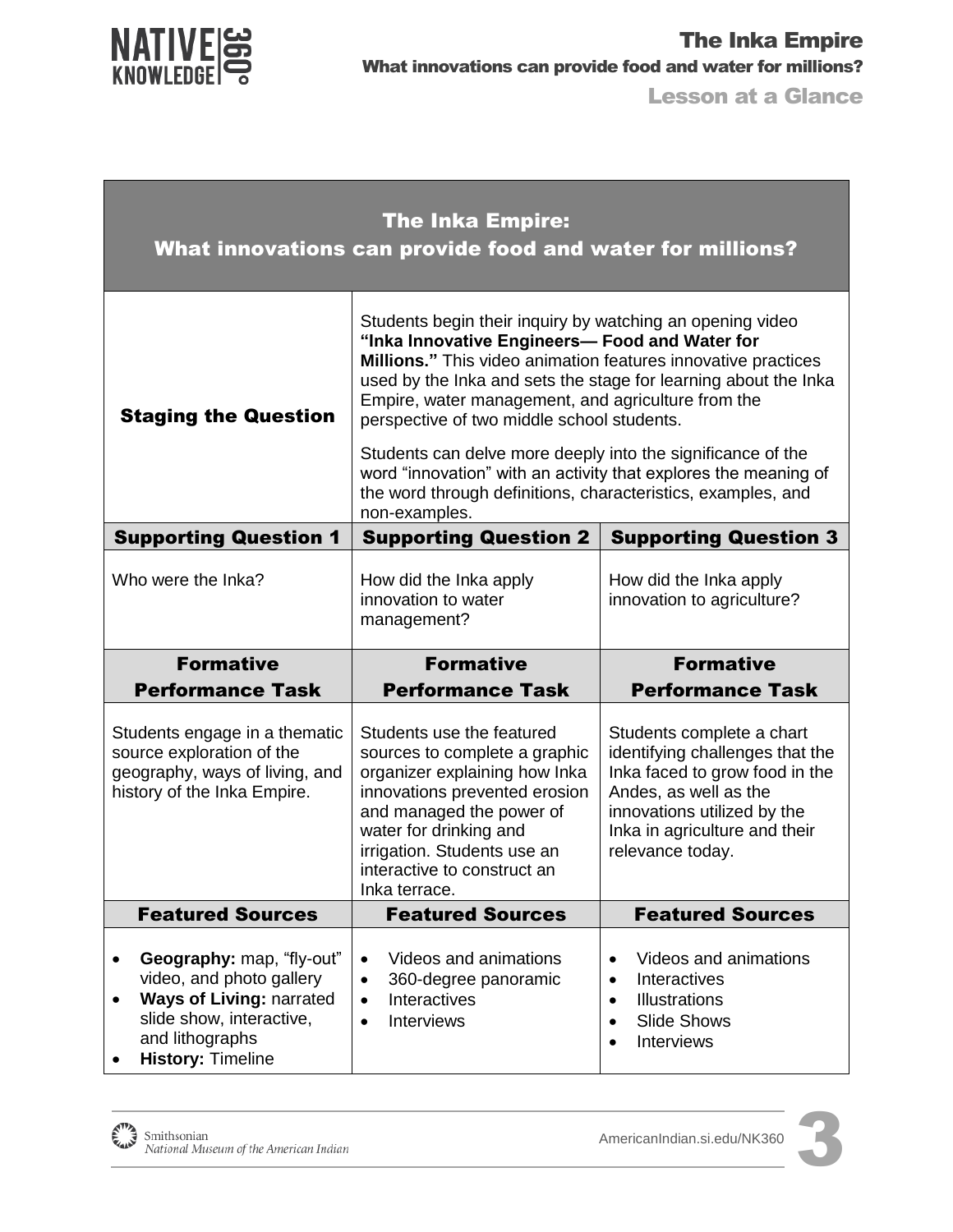

#### Additional Sources **"The Inka Empire—Tawantinsuyu:"** An essay offers additional background and context. **Resistance and Adaptation:** Images, videos, and text showcasing the resiliency of Inka descendant cultures in the Andes today. **The Inka Empire's Impact on the World:** Examples of how Inka foods, minerals, medicines, and engineering have affected our world. **Inka Innovation in Masonry:** 3D viewer interactives showcasing Inka innovations in stone work. Summative Task Using evidence from the featured resources, students build an argument from what they've learned about Inka water management, agriculture, and engineering innovations in the Inka Empire. To support students' application of evidence in building an argument, this culminating activity features an interactive digital news-article generator, *The Andean Messenger: Making the Case for Innovation*. Students can build a news article by constructing a written argument to answer the compelling question: **What innovations can provide food and water for millions?** After selecting a predesigned template, students determine what featured sources from the inquiry best support their argument. Students will be able to write captions, quotations, headlines, body text, and bylines. Taking Informed Action: Reciprocity— Andean Style and in Your Community *Optional but recommended* Students use videos, images, and other sources featuring contemporary Andean cultures to investigate the concept of ayni, or reciprocity, and how it is still relevant today. • Students take informed action by looking for reciprocity in their community and investigate local efforts where they can participate.

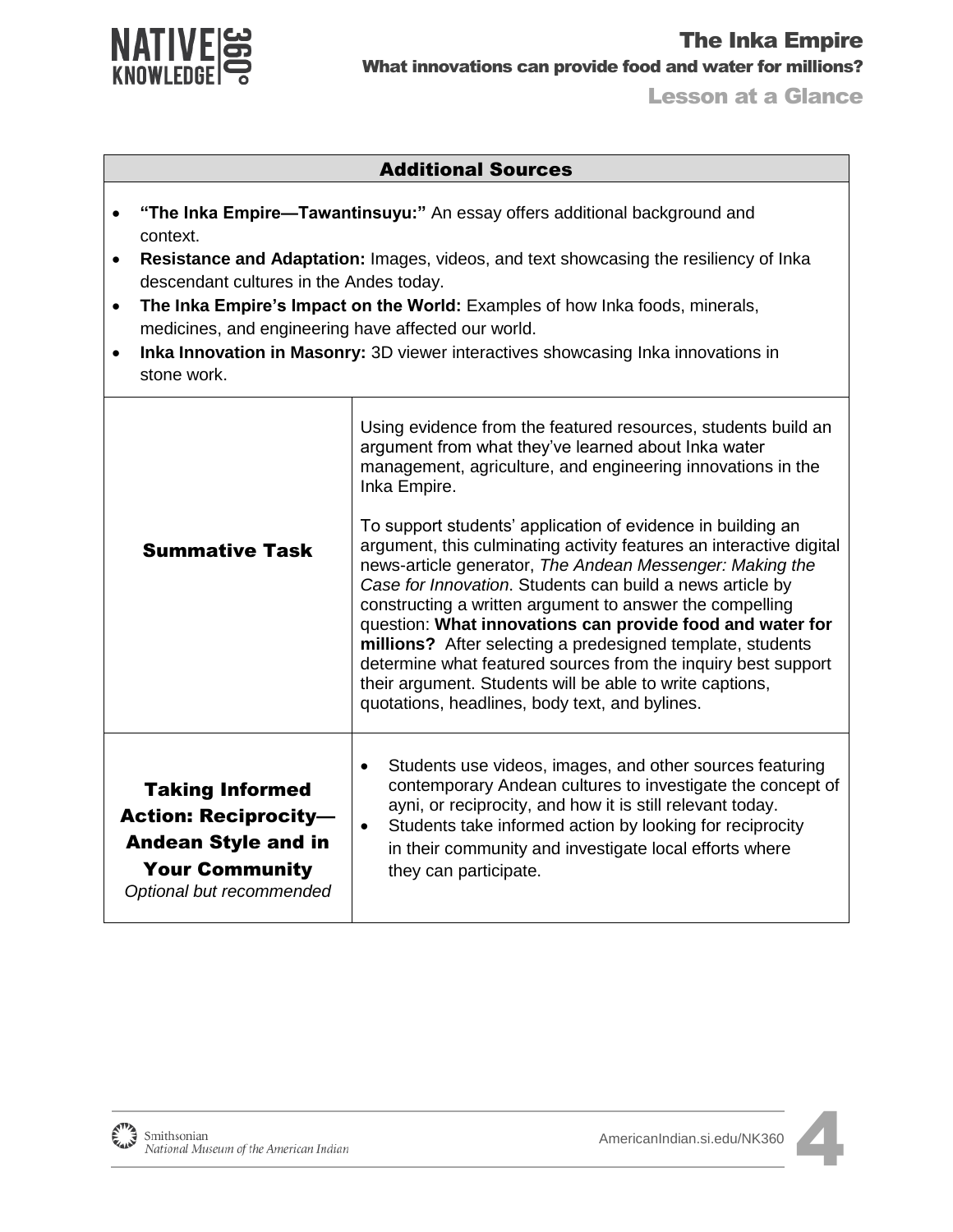

# Suggested Pacing

**Standard Inquiry:** Three 50-minute class periods. **Taking Informed Action (Optional but Recommended):** One (50-minute) class period.

| <b>Stage of Inquiry</b>                                                                                                                                   | <b>Sources</b>                                                                                                                                                                                                                                                                                                               |
|-----------------------------------------------------------------------------------------------------------------------------------------------------------|------------------------------------------------------------------------------------------------------------------------------------------------------------------------------------------------------------------------------------------------------------------------------------------------------------------------------|
| <b>Engaging with the Compelling</b><br><b>Question:</b> What innovations can<br>provide food and water for millions?                                      | Featured Sources: The video "Inka<br><b>Innovative Engineers-Food and Water</b><br>for Millions" provides background on Inka<br>innovative practices presented from the<br>perspective of two middle school students.                                                                                                        |
|                                                                                                                                                           | Student Worksheet:<br><b>The Meaning of Innovation</b>                                                                                                                                                                                                                                                                       |
|                                                                                                                                                           | Explore the meaning of "innovation" through<br>definitions, characteristics, examples, and<br>non-examples.                                                                                                                                                                                                                  |
| <b>Supporting Question 1: Who were the</b><br>Inka? (Formative Performance Task<br>and Featured Sources)                                                  | Featured Sources on three themes-<br>Geography, Ways of Living, and History:<br>Map, Photo Galleries, "Fly-out" Video,<br>Origin Story, History Timeline, Astronomy<br>Interactive, Lithographs, and Interviews.<br>Additional resources, including a<br>background essay on the Inka Empire,<br>provide additional context. |
|                                                                                                                                                           | Student Worksheet:<br><b>Who Were the Inka?</b>                                                                                                                                                                                                                                                                              |
| <b>Supporting Question 2: How did the</b><br>Inka apply innovation to water<br>management? (Formative<br><b>Performance Task and Featured</b><br>Sources) | Featured Sources: Engineer an Inka<br>Terrace-Build Your Own Terrace<br>Interactive, Tipón Video, Water<br>Management Interactive, and Interviews<br>with Local Experts.<br><b>Student Worksheet:</b><br><b>Inka Water Management</b>                                                                                        |
|                                                                                                                                                           |                                                                                                                                                                                                                                                                                                                              |